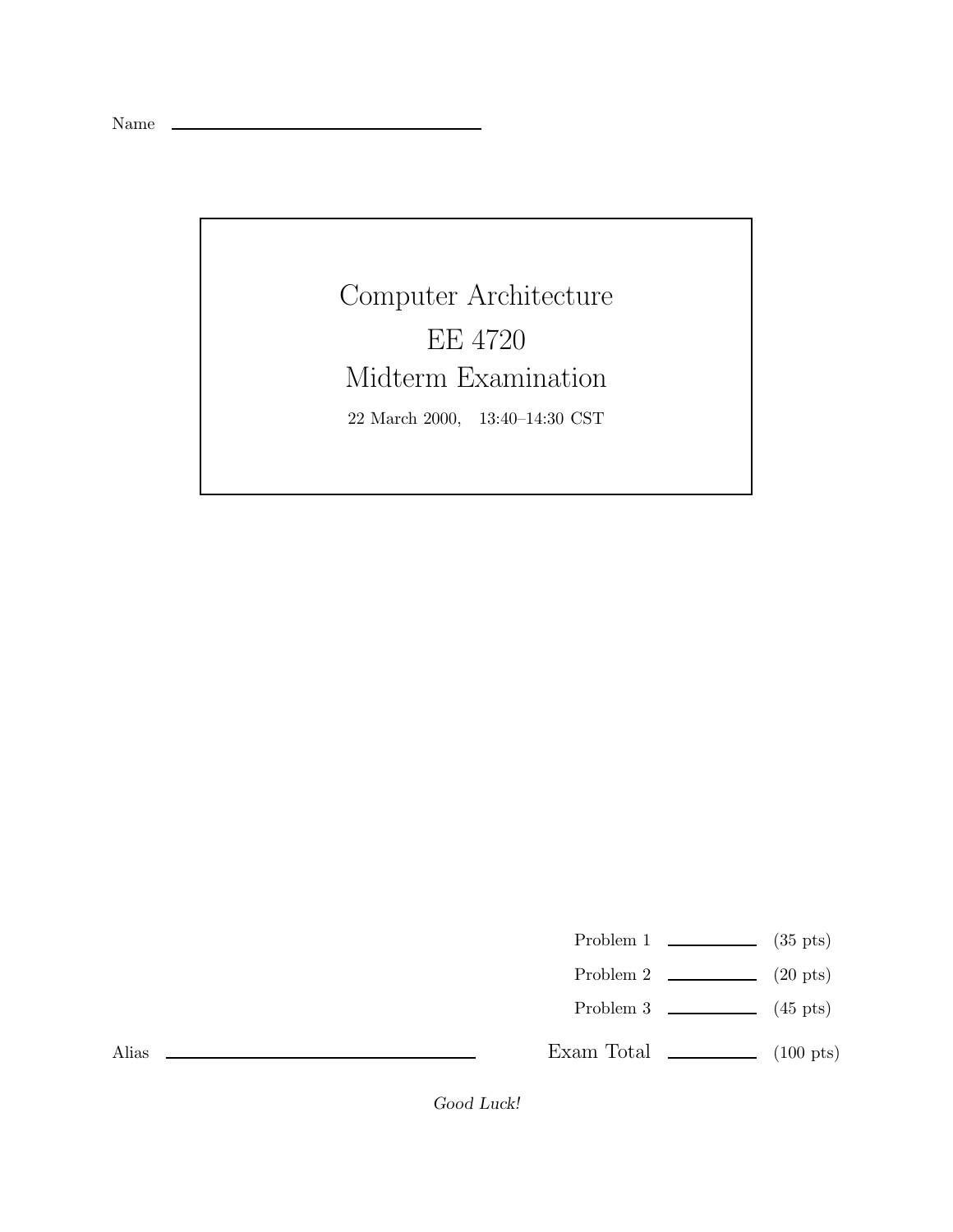Problem 1: The DLX implementation below has six stages. (The work done by ID is now done by ID and RR.)



(a) The execution of some code on this pipeline is shown below. Add *exactly* the bypass paths needed so that the code executes as illustrated. Next to each bypass path indicate the cycle(s) in which it will be used. (Do not add bypass paths that won't be used in the execution of the code below.) (10 pts)

| ! Cycle 0 1 2 3 4 5 6 7 8           |  |  |  |                   |  |  |                    |  |
|-------------------------------------|--|--|--|-------------------|--|--|--------------------|--|
| add r1, r2, r3 IF ID RR EX ME WB    |  |  |  |                   |  |  |                    |  |
| $1w$ r5. $10(r1)$ IF ID RR EX ME WB |  |  |  |                   |  |  |                    |  |
| xor r4, r1, r2                      |  |  |  | IF ID RR EX ME WB |  |  |                    |  |
| and $r6$ , $r5$ , $r4$              |  |  |  |                   |  |  | IF ID RR FX MF. WB |  |

(b) Show the execution of the code below on this pipeline until bneq reaches IF a second time. The branch is taken. Be sure to base the CTI behavior on the hardware shown above. Show where instructions are squashed. (10 pts)

LOOP: ! Branch Taken. bneq r1, SKIP add r2, r3, r4 sub r5, r6, r7 and r8, r9, r10 or r11, r12, r13 SKIP: j LOOP add r2, r3, r4 sub r5, r6, r7 and r8, r9, r10 or r11, r12, r13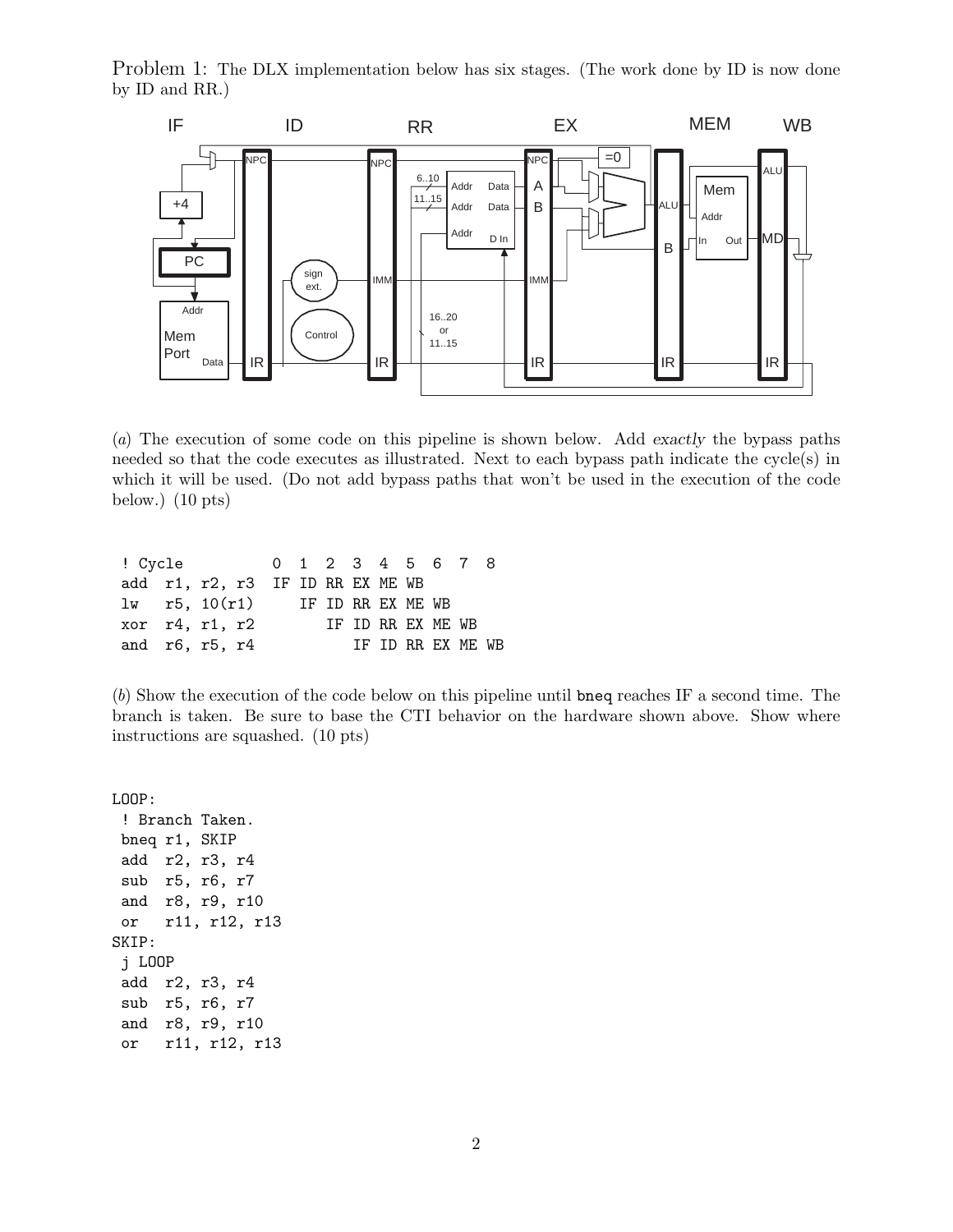Problem 1, continued: The figure and code below are identical to the ones on the previous page.

(c) Add branch and jump hardware so that the code executes as quickly as possible. Additional adders can be used, the fewer the better. Branches and jumps can be handled separately. The register file cannot be moved or duplicated and cannot be read before the RR stage. (Jumps and branches both use displacement addressing. In branches the displacement is in bits 16 to 31 and in jumps the displacement is in bits 6 to 31. Do not show control hardware.) (10 pts)



(d) Show how the code below executes on the modified pipeline. As before, show execution until bneq enters IF a second time. (5 pts)

LOOP:

! Branch Taken. bneq r1, SKIP add r2, r3, r4 sub r5, r6, r7 and r8, r9, r10 or r11, r12, r13 SKIP: j LOOP add r2, r3, r4 sub r5, r6, r7 and r8, r9, r10 or r11, r12, r13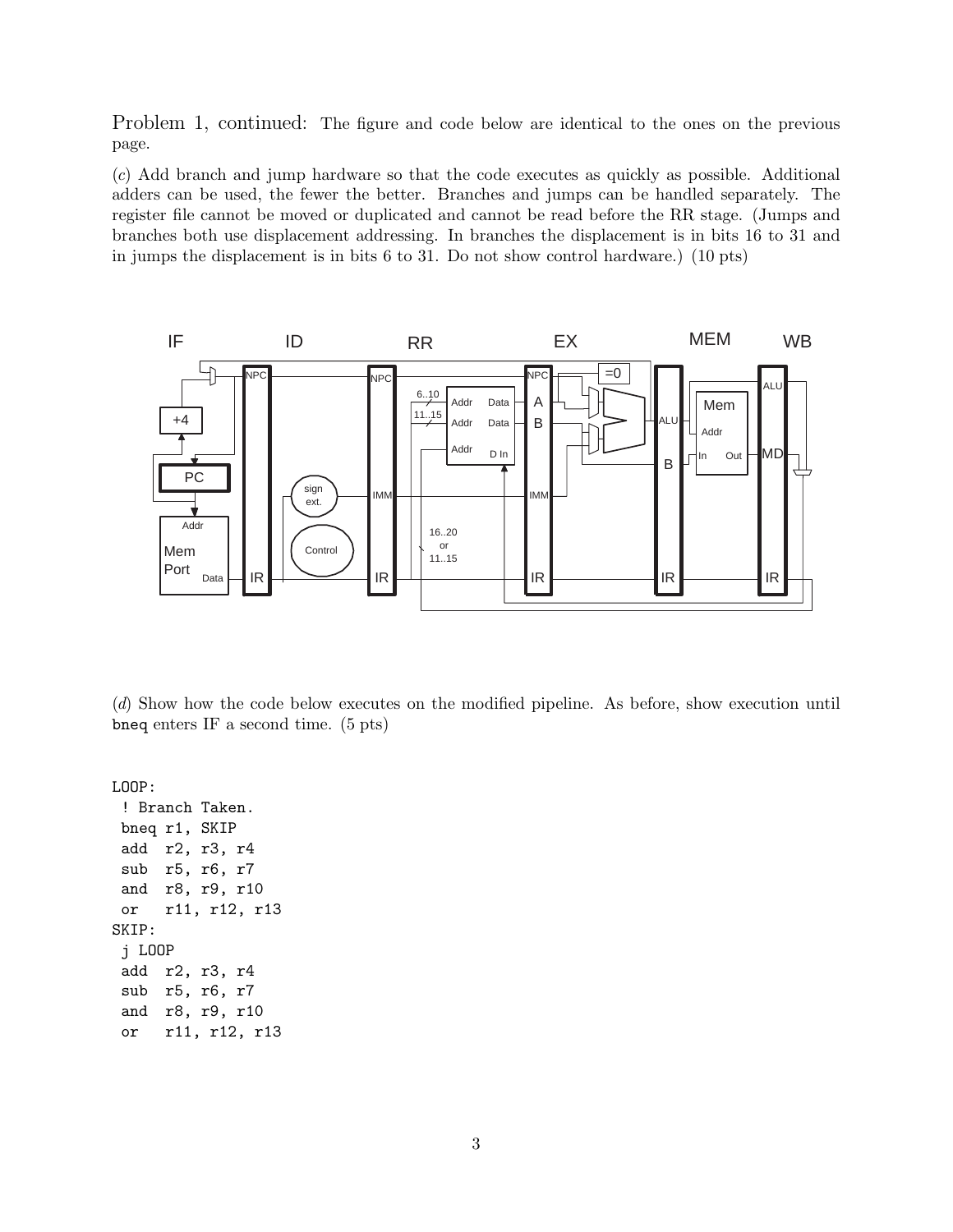Problem 2: The code below executes on a dynamically scheduled processor that uses reorder buffer entry numbers to name registers. There are 128 reorder buffer entries, the next free entry is  $\#1$ .

(a) Show when each instruction commits and show the contents of the register map, register file and reorder buffers using the space provided. Show only the instruction line numbers ( <sup>A</sup>, <sup>B</sup>, <sup>C</sup>, <sup>D</sup>) in the reorder buffer. Indicate cycle numbers above the reorder buffer. (10 pts)

| Pipeline Execution Diagram |        |                     |                     |                |                     |                         |                         |                |                |               |                         |        |        |        |                |        |        |        |
|----------------------------|--------|---------------------|---------------------|----------------|---------------------|-------------------------|-------------------------|----------------|----------------|---------------|-------------------------|--------|--------|--------|----------------|--------|--------|--------|
| Cycle                      |        | $\overline{0}$      | $\mathbf{1}$        | $\sqrt{2}$     | $\sqrt{3}$          | $\overline{4}$          | $5\,$                   | $\,6\,$        | $\overline{7}$ | $8\,$         | $\boldsymbol{9}$        | $10\,$ | $11\,$ | $12\,$ | 13             | 14     | 15     | $16\,$ |
| A:addd $f0$ , $f2$ , $f0$  |        | $\operatorname{IF}$ | ID                  | A0             | $\mathtt{A1}$       | A2                      | A <sub>3</sub>          | WB             |                |               |                         |        |        |        |                |        |        |        |
| B:addd f6, f0, f6          |        |                     | $\operatorname{IF}$ | ID             | $\mathbb{RS}$       | $\mathbb{R}\mathcal{S}$ | $\mathbb{R}\mathcal{S}$ | A <sub>O</sub> | A1             | $\mathtt{A}2$ | A3                      | WB     |        |        |                |        |        |        |
| $C: addd$ f0, f0, f6       |        |                     |                     | IF             | ID                  | $\mathbb{R}\mathcal{S}$ | $\mathbf{R}\mathbf{S}$  | $\mathbf{RS}$  | RS             | $\mathbf{RS}$ | $\mathbb{R}\mathcal{S}$ | A0     | A1     | A2     | A <sub>3</sub> | WB     |        |        |
| D:addd f6, f2, f8          |        |                     |                     |                | $\operatorname{IF}$ | ID                      | A0                      | A1             | A2             | A3            | WB                      |        |        |        |                |        |        |        |
| Register Map               |        |                     |                     |                |                     |                         |                         |                |                |               |                         |        |        |        |                |        |        |        |
|                            | Cycle: | $\boldsymbol{0}$    | $\,1$               | $\sqrt{2}$     | $\sqrt{3}$          | $\overline{4}$          | $5\,$                   | $6\,$          | $\,7$          | $8\,$         | $\boldsymbol{9}$        | $10\,$ | $11\,$ | $12\,$ | 13             | $14\,$ | $15\,$ | $16\,$ |
| Arch. Reg.                 |        | Val. or $ROB#$      |                     |                |                     |                         |                         |                |                |               |                         |        |        |        |                |        |        |        |
| $\mathtt{f0}$              |        | 10                  |                     |                |                     |                         |                         |                |                |               |                         |        |        |        |                |        |        |        |
| $\mathtt{f2}$              |        | 20                  |                     |                |                     |                         |                         |                |                |               |                         |        |        |        |                |        |        |        |
| $\mathtt{f6}$              |        | 60                  |                     |                |                     |                         |                         |                |                |               |                         |        |        |        |                |        |        |        |
| $\mathtt{f}8$              |        | 80                  |                     |                |                     |                         |                         |                |                |               |                         |        |        |        |                |        |        |        |
|                            |        |                     |                     |                |                     |                         |                         |                | Register File  |               |                         |        |        |        |                |        |        |        |
|                            | Cycle: | $\overline{0}$      | $1\,$               | $\overline{2}$ | 3                   | $\overline{4}$          | $\overline{5}$          | $6\,$          | $\overline{7}$ | $8\,$         | $\boldsymbol{9}$        | $10\,$ | $11\,$ | $12\,$ | 13             | 14     | $15\,$ | $16\,$ |
| Arch. Reg.                 |        | Val.                |                     |                |                     |                         |                         |                |                |               |                         |        |        |        |                |        |        |        |
| $\mathtt{f0}$              |        | 10                  |                     |                |                     |                         |                         |                |                |               |                         |        |        |        |                |        |        |        |
| $\mathtt{f}2$              |        | $20\,$              |                     |                |                     |                         |                         |                |                |               |                         |        |        |        |                |        |        |        |
| $\mathtt{f6}$              |        | 60                  |                     |                |                     |                         |                         |                |                |               |                         |        |        |        |                |        |        |        |
| $\mathtt{f}8$              |        | 80                  |                     |                |                     |                         |                         |                |                |               |                         |        |        |        |                |        |        |        |
| Cycle:                     |        |                     |                     |                |                     |                         |                         |                |                |               |                         |        |        |        |                |        |        |        |
| Reorder buffer:            |        |                     |                     |                |                     |                         |                         | 4              |                |               |                         |        |        |        |                |        |        |        |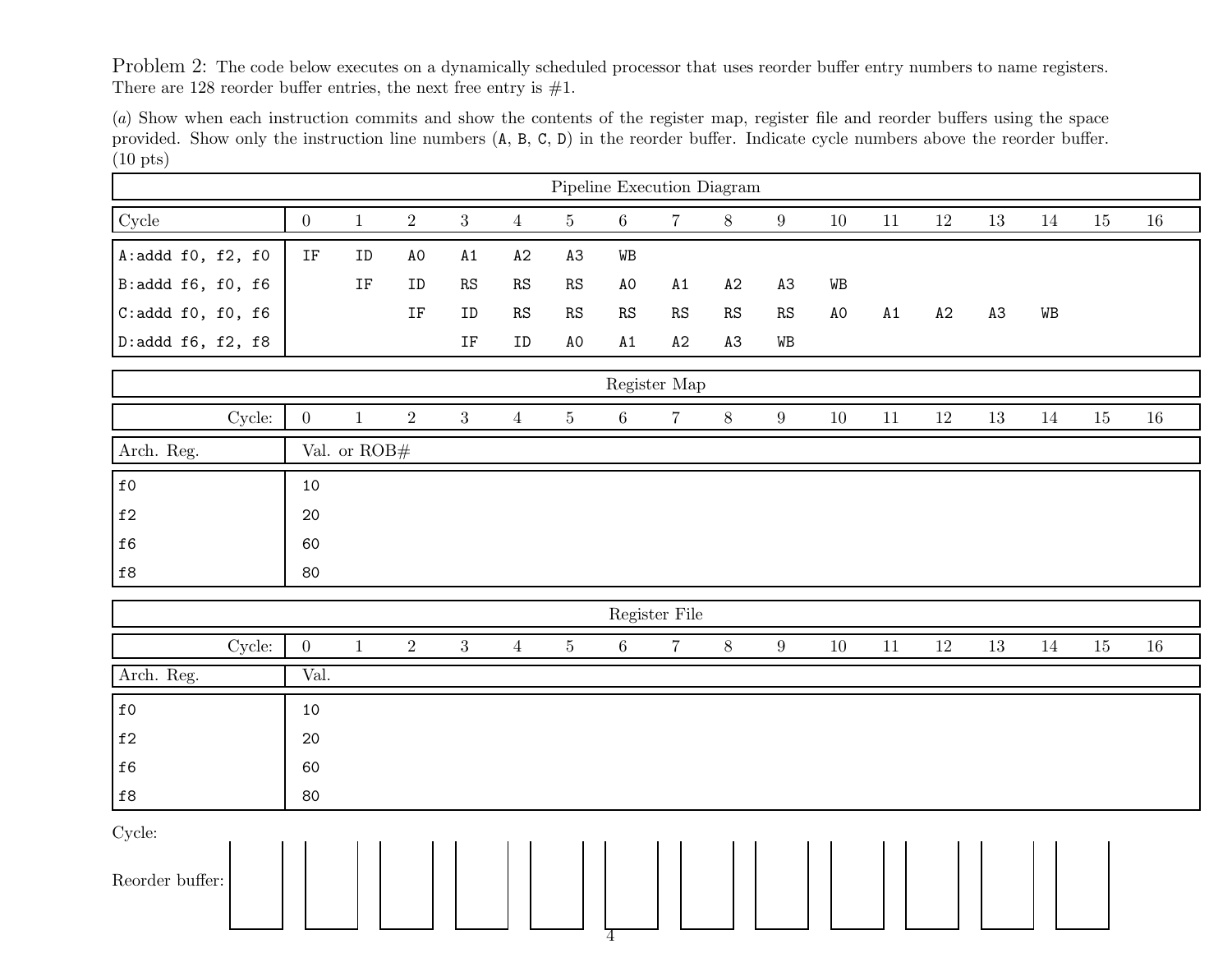Problem 2, continued: (b) The code below is identical to the code above, however the second add instruction raises an exception in cycle 9 (indicated by a star). Complete the pipeline execution diagram and other tables for this situation for the instructions shown.<br>(Do not show the trap handler.) Show the contents of the reorder buffers after each cha

| Pipeline Execution Diagram |                     |                |                     |                 |                            |                |                         |                        |                        |                         |        |        |        |        |        |        |        |
|----------------------------|---------------------|----------------|---------------------|-----------------|----------------------------|----------------|-------------------------|------------------------|------------------------|-------------------------|--------|--------|--------|--------|--------|--------|--------|
| Cycle                      | $\overline{0}$      | $\mathbf{1}$   | $\sqrt{2}$          | $\overline{3}$  | $\overline{4}$             | $5\,$          | $6\,$                   | $\overline{7}$         | $8\,$                  | $\boldsymbol{9}$        | 10     | $11\,$ | $12\,$ | $13\,$ | $14\,$ | 15     | $16\,$ |
| A:addd $f0$ , $f2$ , $f0$  | $\operatorname{IF}$ | ID             | $\hbox{\rm AO}$     | $\mathtt{A1}$   | A2                         | A3             | WB                      |                        |                        |                         |        |        |        |        |        |        |        |
| B:addd f6, f0, f6          |                     | IF             | ID                  | $\mathbf{RS}$   | $\mathop{\rm RS}\nolimits$ | $\mathbf{RS}$  | A0                      | A1                     | A2                     | $*A3*$                  |        |        |        |        |        |        |        |
| C: addd f0, f0, f6         |                     |                | $\operatorname{IF}$ | ID              | $\mathop{\rm RS}\nolimits$ | ${\rm RS}$     | $\mathbb{R}\mathcal{S}$ | $\mathbb{R}\mathbb{S}$ | $\mathbb{R}\mathbb{S}$ | $\mathbb{R}\mathcal{S}$ |        |        |        |        |        |        |        |
| D:addd f6, f2, f8          |                     |                |                     | $\rm IF$        | ${\tt ID}$                 | A <sub>0</sub> | A1                      | A2                     | A3                     | $\mathtt{WB}$           |        |        |        |        |        |        |        |
| Register Map               |                     |                |                     |                 |                            |                |                         |                        |                        |                         |        |        |        |        |        |        |        |
| Cycle:                     | $\overline{0}$      | $\,1\,$        | $\sqrt{2}$          | $\overline{3}$  | $\overline{4}$             | $\bf 5$        | $6\,$                   | $\,7$                  | $8\,$                  | $\boldsymbol{9}$        | $10\,$ | $11\,$ | $12\,$ | 13     | $14\,$ | $15\,$ | $16\,$ |
| Arch. Reg.                 |                     | Val. or $ROB#$ |                     |                 |                            |                |                         |                        |                        |                         |        |        |        |        |        |        |        |
| $\mathtt{f0}$              | 10                  |                |                     |                 |                            |                |                         |                        |                        |                         |        |        |        |        |        |        |        |
| $\mathtt{f}2$              | $20\,$              |                |                     |                 |                            |                |                         |                        |                        |                         |        |        |        |        |        |        |        |
| $\mathtt{f6}$              | 60                  |                |                     |                 |                            |                |                         |                        |                        |                         |        |        |        |        |        |        |        |
| $\mathtt{f}8$              | 80                  |                |                     |                 |                            |                |                         |                        |                        |                         |        |        |        |        |        |        |        |
|                            |                     |                |                     |                 |                            |                |                         | Register File          |                        |                         |        |        |        |        |        |        |        |
| Cycle:                     | $\mathbf{0}$        | $1\,$          | $\sqrt{2}$          | $3\phantom{.0}$ | $\overline{4}$             | $\bf 5$        | $6\,$                   | $\,7$                  | $8\,$                  | $9\,$                   | $10\,$ | $11\,$ | $12\,$ | $13\,$ | $14\,$ | $15\,$ | $16\,$ |
| Arch. Reg.                 | Val.                |                |                     |                 |                            |                |                         |                        |                        |                         |        |        |        |        |        |        |        |
| $\mathtt{f0}$              | 10                  |                |                     |                 |                            |                |                         |                        |                        |                         |        |        |        |        |        |        |        |
| $\mathtt{f2}$              | 20                  |                |                     |                 |                            |                |                         |                        |                        |                         |        |        |        |        |        |        |        |
| $\mathtt{f6}$              | 60                  |                |                     |                 |                            |                |                         |                        |                        |                         |        |        |        |        |        |        |        |
| $\mathtt{f}8$              | 80                  |                |                     |                 |                            |                |                         |                        |                        |                         |        |        |        |        |        |        |        |
| Cycle:<br>Reorder buffer:  |                     |                |                     |                 |                            |                | $\overline{a}$          |                        |                        |                         |        |        |        |        |        |        |        |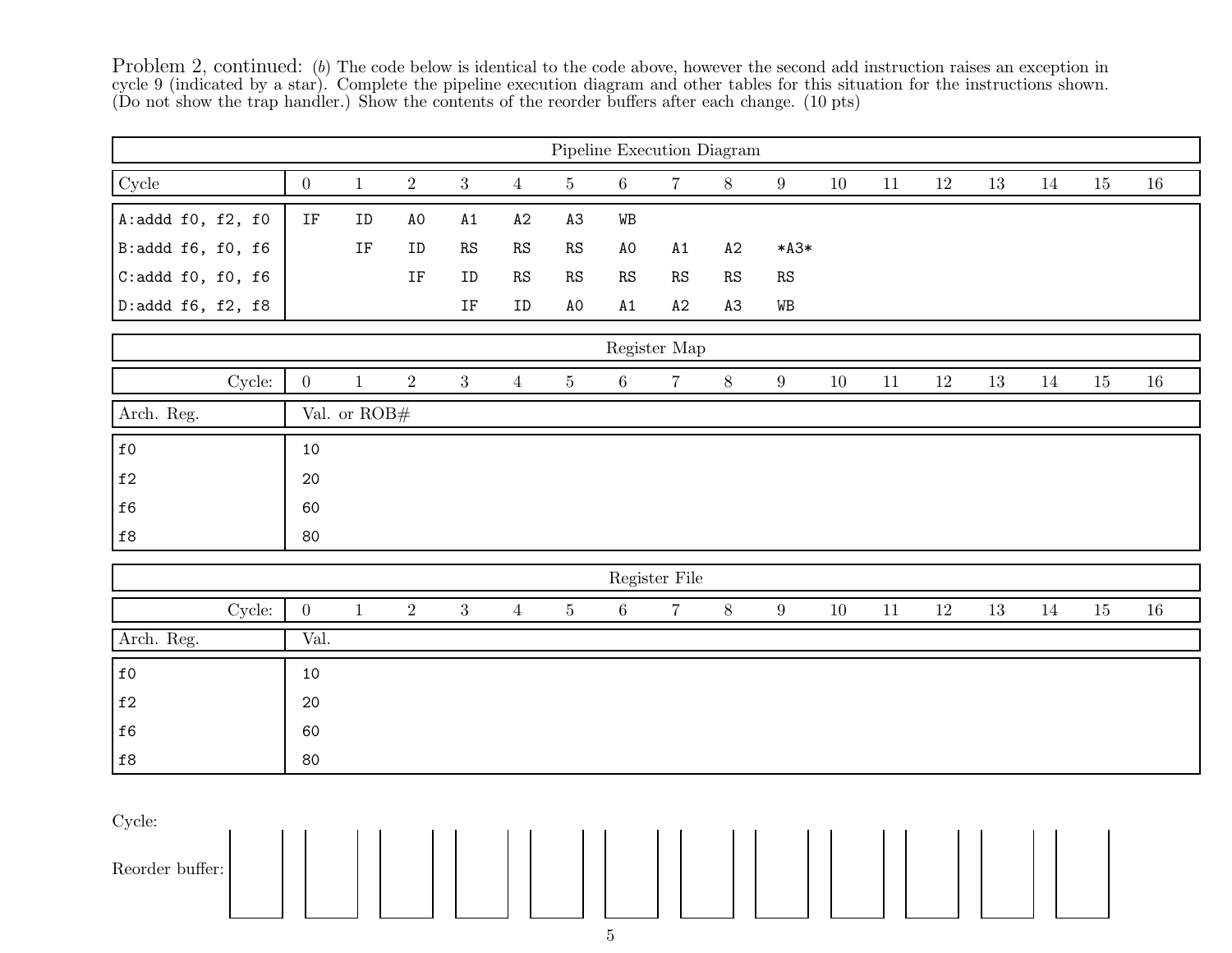Problem 2: Answer each question below.



(a) Why do DLX Type-R instructions have a func field? (7 pts)

(b) Would there be any advantage in pipelining the integer ALU used in the statically scheduled DLX implementation? Explain. (7 pts)

(c) Why do ISAs include one-byte integers? (What are the advantages of using them when running on typical implementations.) (7 pts)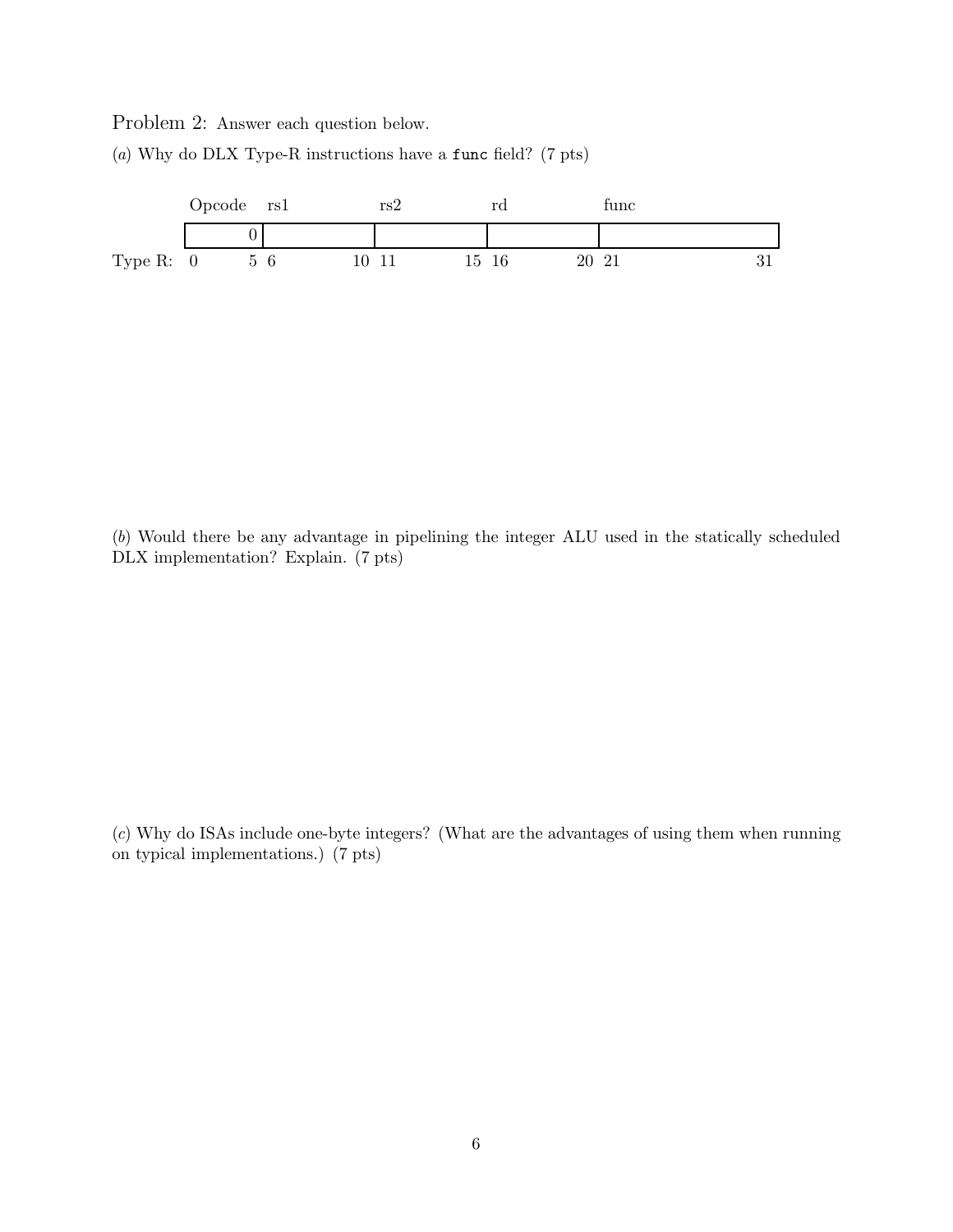(d) The DLX implementations covered in class start reading registers before the instruction is decoded. Why is this possible? Modify the instruction codings so that it is no longer possible. That is, with the modified codings decoding would have to be performed *before* register read (as in problem 1). (8 pts)



The DLX codings are given below for reference and can be used to explain your answer.